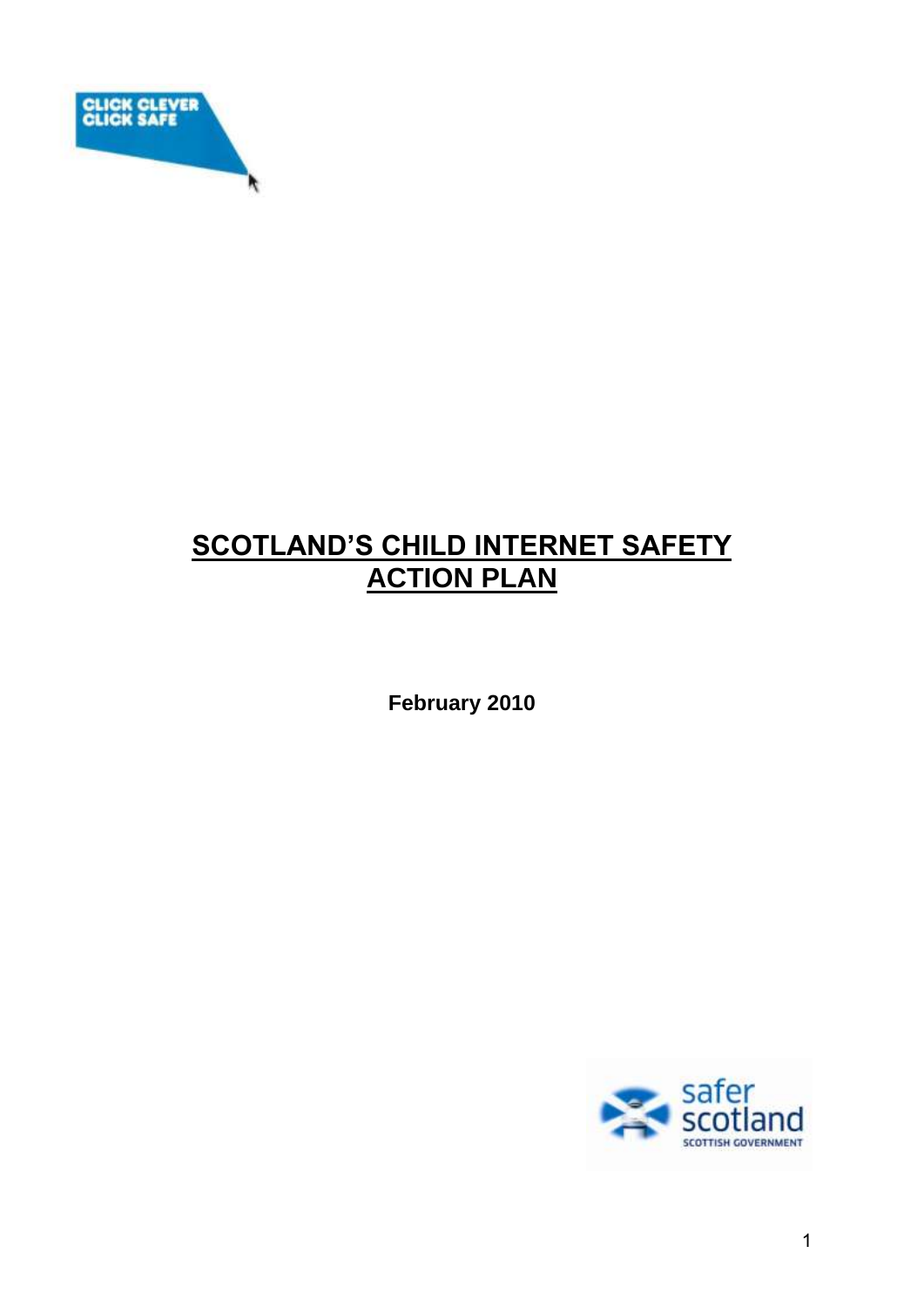### **Introduction**

The internet is central to our everyday lives and those of our children. It can be a positive, fun place to interact with the world, with endless possibilities for learning and socialising. However, in enjoying the internet, we must also be aware that there are individuals and organisations that take advantage of the relative freedom the online environment provides, and that sadly, irresponsible and inappropriate use of the internet can often place children and young people at risk of harm.

The Scottish Government is committed to ensuring that our children and young people are successful learners, confident individuals, effective contributors and responsible citizens. Equally, we want to make sure that we improve the life chances of those children and young people in our communities who are at risk. So while we want young people to enjoy the internet and all that it has to offer, we also want them to stay in control and know what to do and who to go to if they feel at risk.

This means working together with practitioners, parents and industry to build resilience and understanding amongst our children and young people about how to stay safe online. Too often we differentiate between the risks associated with the internet and those that we face in our day to day lives. But more often than not the same principles apply to keeping ourselves safe online as they do offline. As children grow and learn about the opportunities that the internet presents, at the same time they need the support of responsible adults around them to learn and understand what is suitable and responsible behaviour online. By supporting our young people in this way, we can help them take full advantage of all the benefits that the internet can offer, whilst keeping themselves safe at the same time.

The Scottish Government is taking steps which will improve the safety of our children and young people in the online environment. This Plan outlines a series of actions which I believe can help us meet this aspiration. It builds on the UK-wide Strategy for Child Internet Safety published in December of last year and will, once implemented, help to make our young people's approach to the internet more safe and responsible. The Plan has been developed in partnership with a dedicated Scottish Stakeholder Group, and we remain committed to working with stakeholders and partners as we look to further develop and deliver policy and practice in this area moving forward.

I believe that this Plan provides us with a sound platform for making real progress. That being said, we should not feel restricted by its content. The internet is developing every day, and as such, we need to remain alive to these changes, and be flexible with our approach. These shifting boundaries provide us with real opportunities as well as challenges and I look forward to working with partners to develop policy and practice in this area in order to ensure that Scotland's children and young people continue to enjoy the internet and all it has to offer.

**Adam Ingram MSP Minister for Children & Early Years**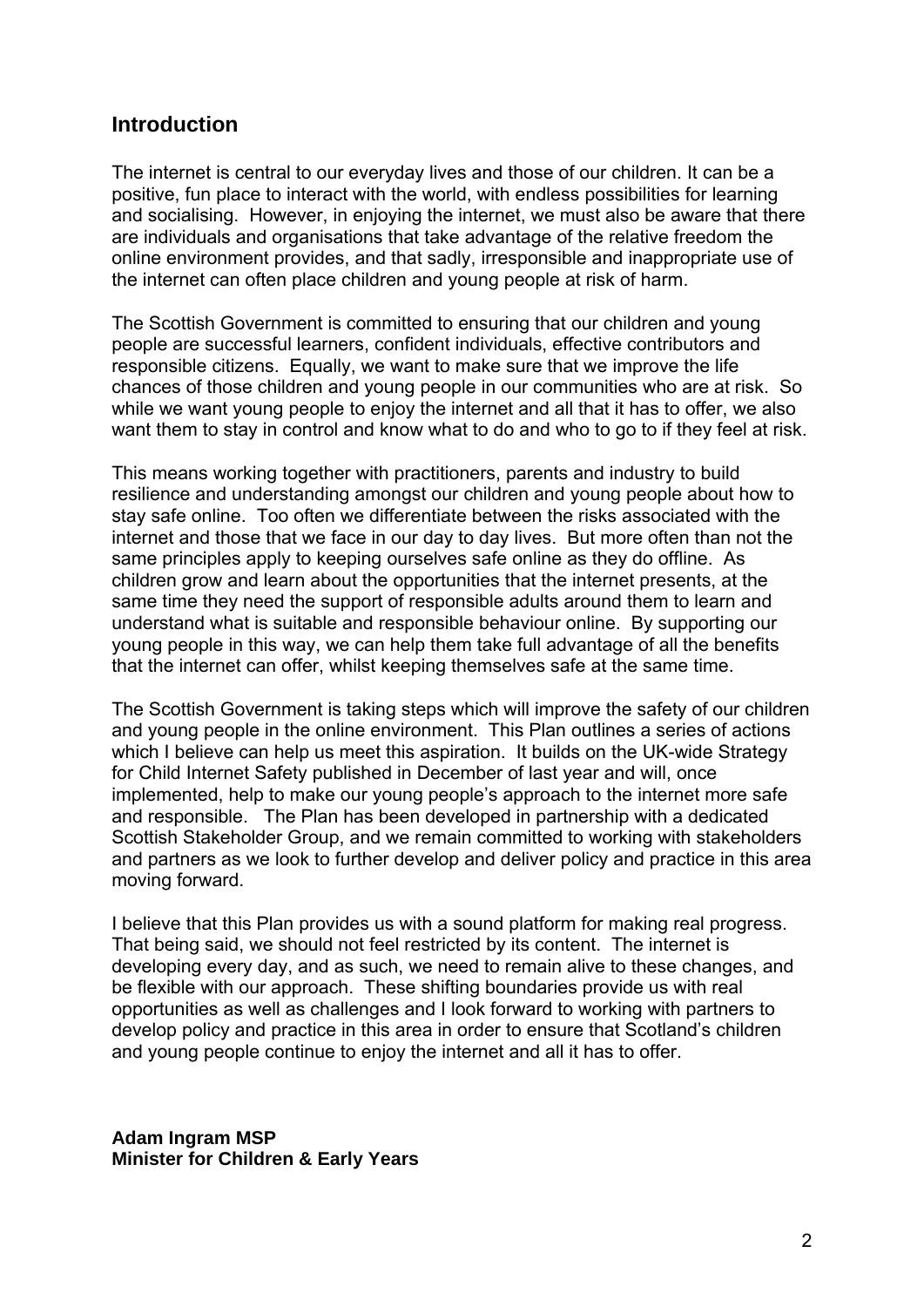# **What's happened already?**

A significant amount of work has taken place in Scotland in recent years to improve practice in the area of child internet safety, including:

- The implementation of "Glow" the Scottish schools' education platform which provides pupils and teachers with a safe and secure online education community, allowing for joined up networking and learning. By January 2010 over 656,000 Glow accounts for pupils, staff and parents had been provided. The education platform is a core element of the Curriculum for Excellence. It allows for easy access to high quality teaching resources with material built specifically for the Scottish curriculum as well as offering access to personalised learning opportunities for our teachers and young people.
- The introduction of a new approach to multi-agency child protection inspection, being driven forward by HMIE, which provides us for the first time with a clear and robust understanding of child protection practice across the country. Internet Safety continues to form a key component of the inspection regime, now in its second cycle.
- The establishment of "Respect*me",* Scotland's Government-funded national anti-bullying service. Launched in 2007, Respect*me* works with all adults who have a role to play in the lives of children and young people to give them the practical skills and confidence to deal with bullying behaviour, wherever it occurs. A key component of Respect*me*'s work focuses on providing support on the issue of bullying in the online environment or "cyber bullying".
- The establishment of a Scottish Stakeholder Group focussing on the issue of child internet safety. The group, consisting of representation from the police, industry, education, child protection and youth work , oversees the approach being taken by the Scottish Government in relation to child internet safety, ensuring that the work being delivered both directly and via the UK Council for Child Internet Safety is consistent in terms of best practice and meets the needs of our stakeholders.
- The training of Scottish teachers and local education authority staff through access to *Think U Know,* an education initiative aimed at parents, carers, teachers and children, delivered by the Child Exploitation and Online Protection (CEOP) Centre.
- The raising of awareness of child internet safety issues amongst the public and practitioners involved in the delivery of children's services through a series of targeted initiatives driven forward by the Scottish Crime & Drug Enforcement Agency in late 2009 and early 2010.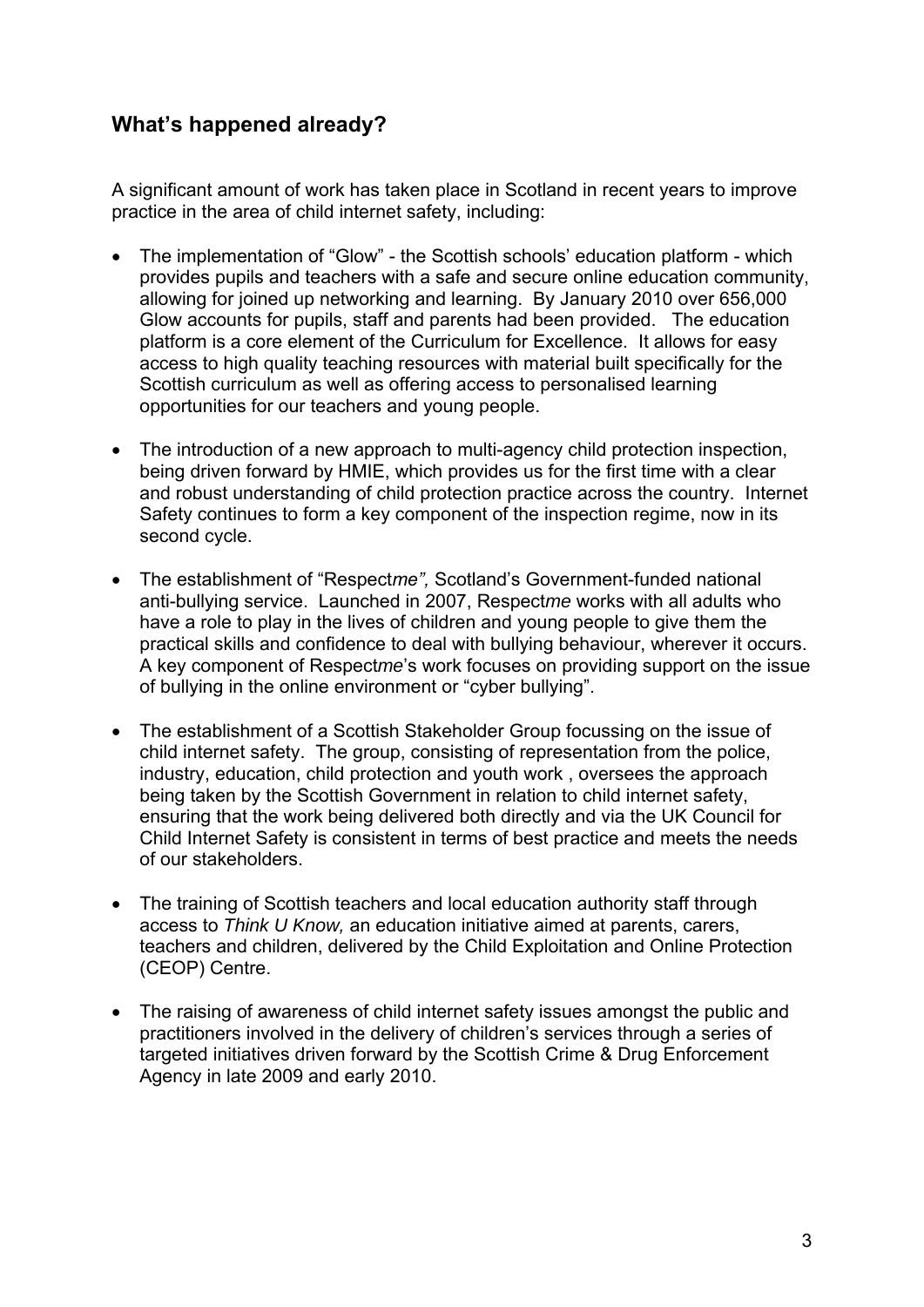## **What we want to do next**

The actions included in this Plan can be considered under three broad overarching aims:

- **Creating a safer online environment:** We will work together to make sure that children are less likely to come across or get access to things online that are not suitable for them.
- **Giving everybody the skills, knowledge and understanding to help children and young people stay safe online:** We will help parents, carers and people who work with children and families to understand how to help children stay safe online and how to deal with problems if they occur.
- **Inspiring safe and responsible use and behaviour:** We will make it clear that individuals, including children and young people themselves, need to take responsibility for their own online behaviour.

These mirror the strategic aims of the UK Strategy for Child Internet Safety and are based on the key findings of the Review undertaken by Dr Tanya Byron in 2007/2008 which looked at the risks to children from exposure to potentially harmful or inappropriate material on the internet and in video games.

The actions below reflect the Scottish Government's commitment to child internet safety and responsible use in this country. Other UK administrations are also taking forward work in this area and we will continue to liaise with the UK Government and other devolved administrations as we move forward with the development of a distinctive Scottish approach.

#### **Creating a safer online environment**

The Scottish Government is committed to working with industry to improve the safeguards in place for children and young people in the online environment. We will do this by:

- Working with games developers in Scotland to raise awareness of the potential dangers associated with accessing inappropriate material through gaming. We will do this by encouraging them to raise awareness amongst their partners and customers through websites and other platforms of key messages regarding safe use of games in both the online and offline environment.
- Working with industry to identify how best it can support parents to increase their understanding and use of web-filtering software and other readily available parental safeguards designed to assist them in keeping their children safe in the online environment.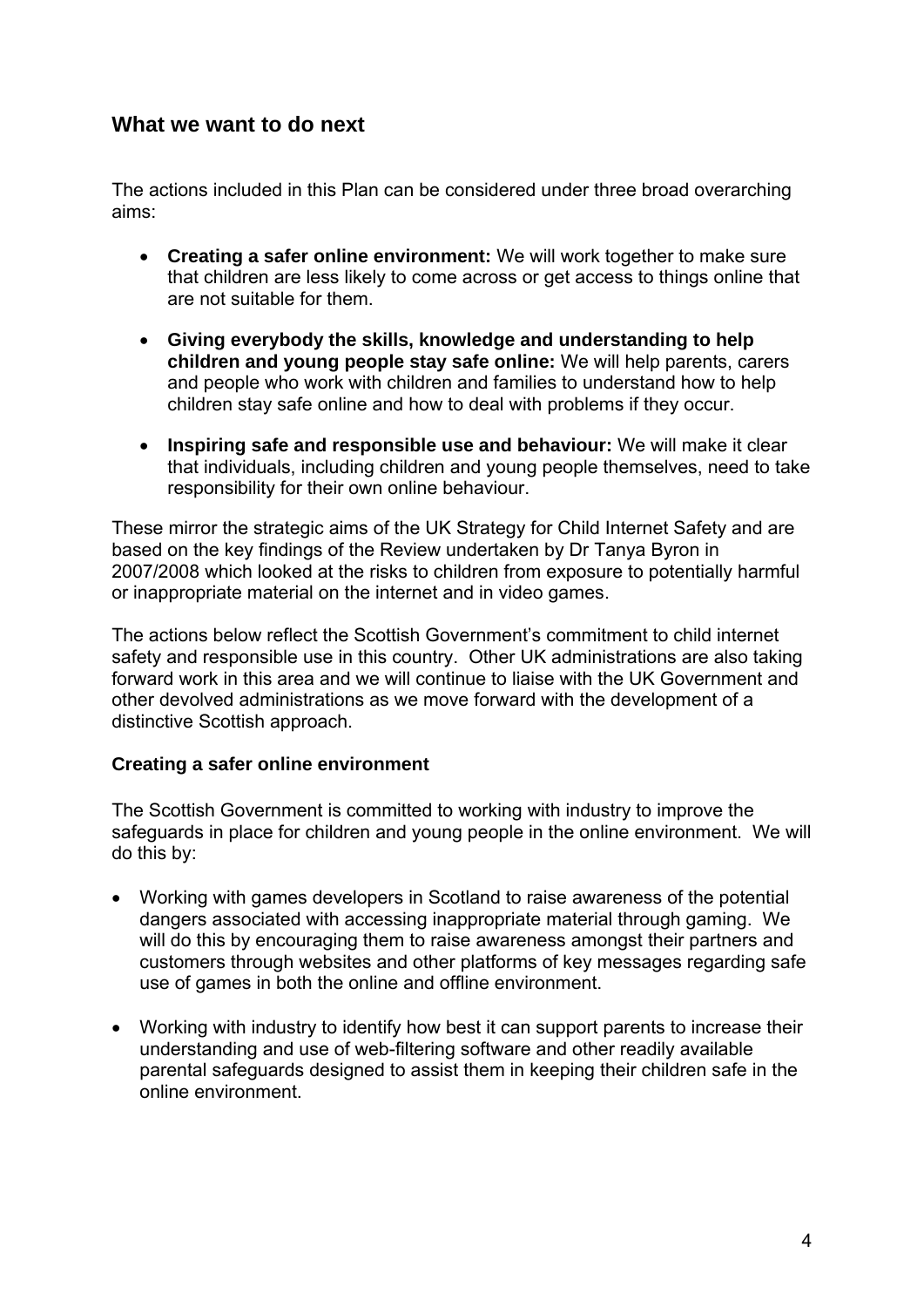#### **Giving everybody the skills, knowledge and understanding to help children and young people stay safe online**

The Scottish Government is committed to ensuring young people are supported to make informed decisions about how best to keep themselves safe in the online environment. To do this we will:

- Work with Learning Teaching Scotland to establish a dedicated Glow group for teaching professionals focussing on child internet safety. Glow groups are tools designed to facilitate discussion and debate practice, share ideas and resources, or collaborate on projects.
- Work with Learning Teaching Scotland to promote the use of *Double Click Thinking* guidance for education authorities within schools and education authorities. Other teaching materials will be recommended and made available via Glow.
- Make available on-line training and advice on internet safety and responsible use for teachers via Glow.
- Provide exemplification of how on-line safety and responsible use provide children with the knowledge and skills required to help meet the four capacities of Curriculum for Excellence.
- Work with partners to integrate child internet safety and responsible use into training for all relevant professionals.
- Work with Child Protection Committees to ensure child internet safety and responsible use is embedded into local Integrated Children's Services Plans.
- Include clear quidance around child internet safety in the revised national child protection guidance (scheduled for publication later in 2010) and in the Scottish Government's revised *Safe & Well* child protection in schools guidance document.
- Through inspection of both education and child protection services, record evaluative comments on the effectiveness of services in raising children's awareness of keeping themselves safe when using communications technology, including mobile phones and the internet; and record evaluative comments on the effectiveness of services in promoting safe use of Information and Communication Technologies (ICT), including the internet, by children and young people.
- Through the Scottish Crime and Drug Enforcement Agency, identify continuous professional development opportunities for police officers which will act to increase understanding of internet safety issues.